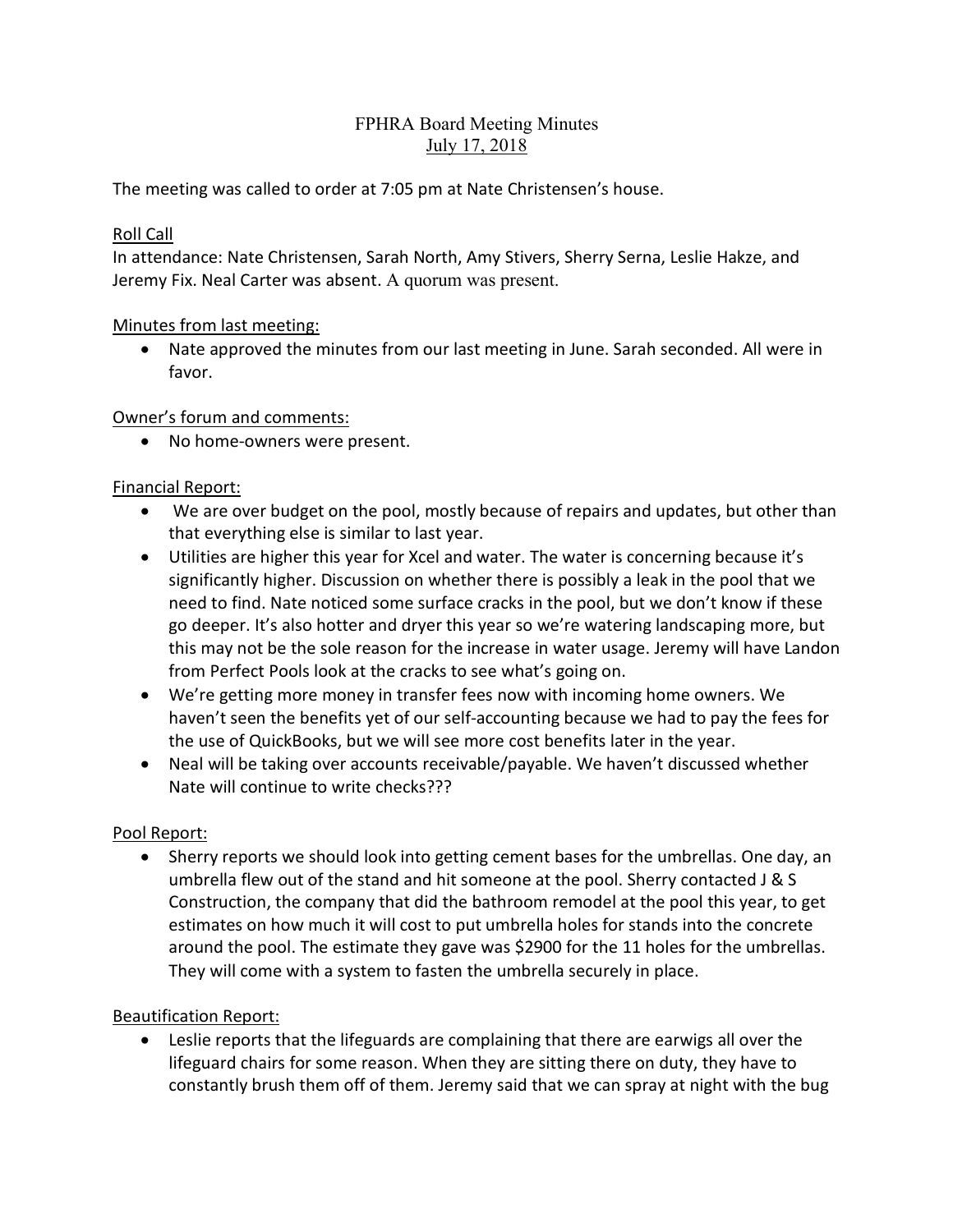spray we've used for other insects. It's kept in the supply closet at the pool. Otherwise, we could look into the company that sprayed for the spiders/mites a few years ago.

• Leslie called Weed Wranglers to spray the weeds on the section between the firehouse and Detroit. It hasn't been done yet.

## Social:

- Need to decide on the date of Oktoberfest. The band cannot do the weekend of 9/15, so rather than make it even earlier on 9/8, we decided 9/22 would be a good weekend for Oktoberfest. Leslie will alert the band.
- With closing the pool Labor Day weekend, we could plan to have the dog swim at the pool on the following week and have the fishing pool on that following weekend 9/8, if possible. Bob Ordonio is contacting the Division of Wildlife to see if the fishing pool is still possible to do. They help us with stocking the pool with fish. We can do the dog swim a night during the week (maybe Thursday) and have the fish pool on the Saturday. You have to give a certain amount of time for the water to lose the chemicals before the fish can be stocked. For the dog swim, we can have different sized dogs go at different times. For the fishing, we could have ages 12 and under to start and after a certain amount of time, let others join in. Jeremy suggested we do a Sign-up Genius for people to help with cleaning/gutting the fish, helping with baiting hooks, etc. We will wait to hear from Bob if we can do this.

### Communications:

• No new business to report.

#### Old Business:

- Ben Kristopeit is looking for another contractor for the sign. He hasn't communicated anything to Nate yet.
- Angela (Nate's wife) came up with a sample welcome packet. It cost less than \$30 for everything in the bin with things that a new home owner might need. Papa Murphy's will donate coupons.
- We need two baskets for the two new owners right now. Sarah will print out brochures and give to Nate tomorrow. Angela will create another basket and get them delivered to the new owners when they move in.
- Sherry did call a company about having Forest Park key lanyards made, but she hasn't heard back. Not sure if they are out of town or her contact doesn't work for that company any more. She will continue to try to explore companies and cost.
- We discussed that we should include information in the welcome packet on how to sign up for electronic statements. Also include the pool key card acknowledgement form so new home owners can sign that. We need to update this form to say you will pay \$20 for replacement cards because the original document says it only costs \$5.

#### New business: